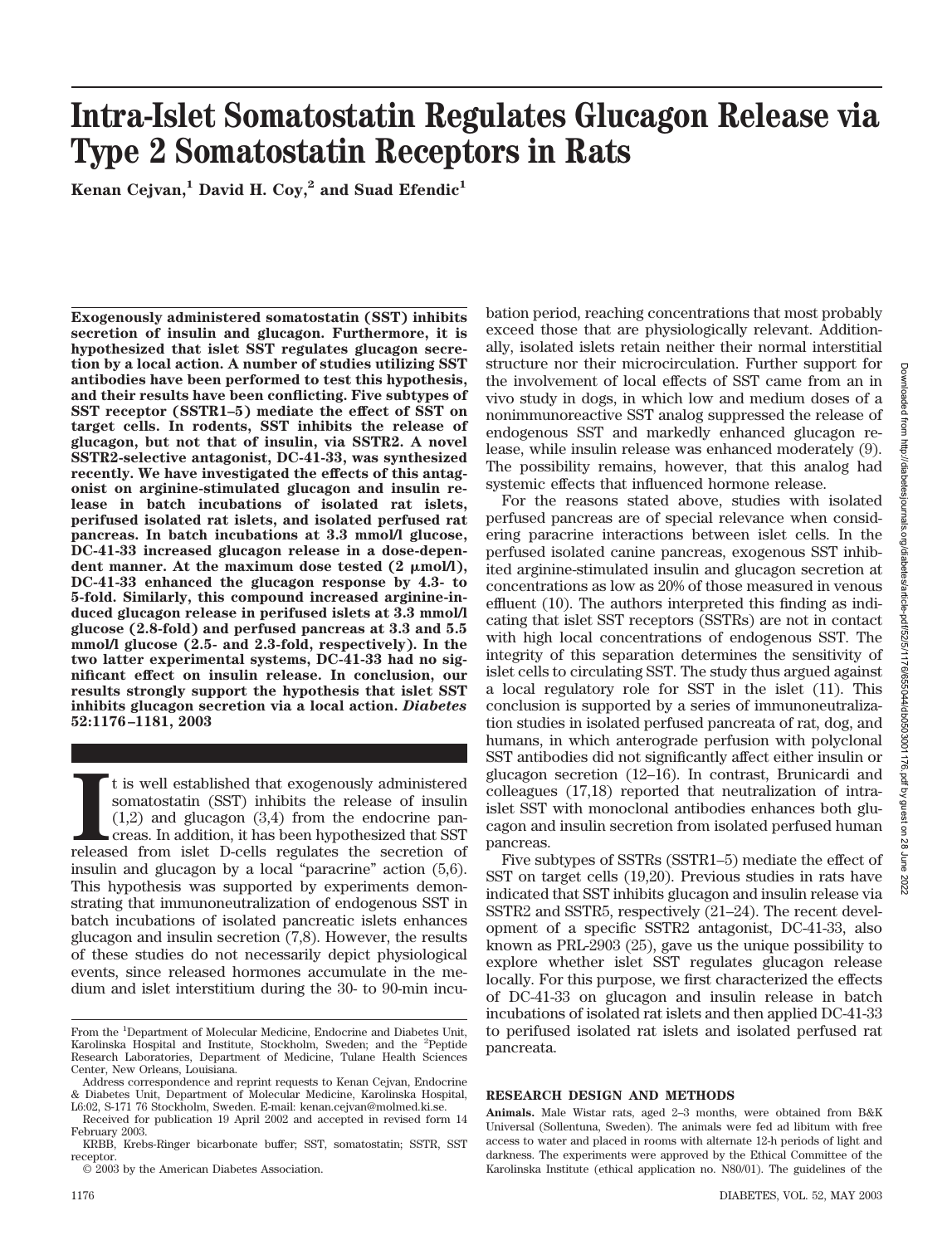Swedish Research Council for the use and care of laboratory animals were followed.

**Isolation of pancreatic islets, batch incubation, and perifusion studies.** Islets were isolated by digestion with collagenase (Hoffmann-La Roche, Basel, Switzerland) and cultured for 20–22 h in RPMI-1640 medium supplemented with 11 mmol/l glucose and 10% (vol/vol) FCS. For both batch incubation and perifusion studies, the islets were first preincubated for 35 min in Krebs-Ringer bicarbonate buffer (KRBB) containing 3.3 mmol/l glucose and 2 g/l bovine plasma albumin (Sigma, St. Louis, MO). Batches of ten islets were then incubated for 1 h in  $350$   $\mu$ l KRBB-albumin-glucose. As a stimulus for hormone release, 20 mmol/l arginine was used. DC-41-33 and/or SST (SST-14; Sigma, St. Louis, MO) were added to incubations with arginine. After each incubation, 100-µl aliquots of incubation medium were stored at  $-20^{\circ}$ C for subsequent radioimmunoassay of insulin (26) and glucagon (27).

After culture and preincubation, 100 islets were added to each of two perifusion chambers by layering between inert polystyrene beads (Bio-Gel 200-400 mesh; Bio-Rad Laboratories, Richmond, CA). This perifusion system has been previously described (28). As a basal perifusion medium, we used the KRBB-albumin-glucose as described above, with the flow rate of 0.4 ml/2 min. The perifusion protocol was started by a 30-min equilibration period with basal medium, followed by a 20-min stimulation period, and finally by a 10-min reperifusion with the basal medium. Arginine at a concentration of 20 mmol/l was used as the stimulus for hormone release. Samples were collected at 2-min intervals, ice-chilled immediately, frozen, and kept at  $-20^{\circ}$ C until analysis (described above).

**Perfusion of isolated rat pancreas.** Each animal was anesthetized with an intraperitoneal injection of sodium thiopental (100 mg/kg body wt). The pancreata were dissected away from adjacent tissues, as described previously (29). An open, nonrecycling perfusion system was used to administer perfusion medium via a cannula inserted in the abdominal aorta. The perfused pancreas was mounted on the cannula within the perfusion chamber. The temperature in the chamber was maintained at 37°C. Samples of the perfusate emerging from the portal vein were collected at 1-min intervals. The basal perfusion medium consisted of KRBB (in mmol/l: 115 NaCl, 4.7 KCl, 2.6 CaCl<sub>2</sub>,  $1.2 \text{ KH}_2PO_4$ ,  $1.2 \text{ MgSO}_4$ , and  $20 \text{ NaHCO}_3$ ) supplemented with 3.3 or 5.5 mmol/l glucose and 20 g/l BSA. In one series of experiments, the buffer was supplemented with only 20% of the standard calcium content (Fig. 6). The medium was continuously gassed with a mixture of  $95\%$   $O_2$ :5%  $CO_2$ . Pancreata were first perfused with this basal medium for a 20-min equilibration period. During the following 10 min, either 1  $\mu$ mol/l DC-41-33 or 10 nmol/l SST-14 (Sigma) were added to the perfusion medium, except for control experiments. Arginine (20 mmol/l) was then added for a 20-min stimulation period. Finally, basal medium only was perfused for the last 10 min of the protocol. The flow rate was maintained at 3 ml/min, and variations from 2.8 to 3.2 ml/min were only occasionally observed. Results were calculated as the concentration of hormone per milliliter of perfusate multiplied by the flow rate. Samples were collected in ice-chilled tubes containing 1,000 units aprotinin (Trasylol; Bayer, Leverkusen, Germany) at 1-min intervals, frozen, and kept at  $-20^{\circ}$ C for analysis as above.

**Statistics.** Results are expressed as means  $\pm$  SE. One- and two-way ANOVA, followed by Dunnett's test and Newman-Keul's test, respectively, were used to evaluate treatment effects in experiments with batch-incubated islets. The results of perifusion and perfusion studies were calculated as the area under the curve, and statistical analyses were assessed by unpaired  $t$  test. A  $P < 0.05$ was considered to be significant. Statistical analyses were performed using the programs Statistica (StatSoft, Tulsa, OK) and SigmaPlot 2000 for Windows, version 6.0 (SPSS).

#### **RESULTS**

**Hormone release from isolated islets in batch incubations.** In batch incubations of isolated islets at 3.3 mmol/l glucose, DC-41-33 was added at concentrations of 10–2,000 nmol/l (Fig. 1). This antagonist had a slight but significant stimulatory effect on the insulin response to 20 mmol/l arginine only at concentrations of 100 nmol/l  $(0.19 \pm 0.01 \text{ vs. } 0.23 \pm 0.01 \text{ pmol} \cdot \text{islet}^{-1} \cdot \text{h}^{-1}, P < 0.05).$ At a concentration of  $\geq 100$  nmol/l, DC-41-33 markedly stimulated the glucagon response to arginine (26.1  $\pm$  2.9) vs. 76.5  $\pm$  5.8 pg $\cdot$  islet<sup>-1</sup>  $\cdot$  h<sup>-1</sup>, *P* < 0.001), and this increase was dose dependent. The two highest doses tested, 1 and  $2 \mu$ mol/l DC-41-33, enhanced glucagon release by 3.8- and 4.3-fold, respectively.

SST (10–1,000 nmol/l) had no significant effect on the



**FIG. 1. The effect of DC-41-33 on insulin and glucagon response to 20 mmol/l arginine in batch incubations of isolated islets at 3.3 mmol/l** glucose. Results are expressed as mean  $\pm$  SE of three experiments (three to five observations per experiment).  $*P < 0.05$ ,  $**P < 0.001$  vs. **0 nmol/l DC-41-33.**

insulin response in batch-incubated islets (Fig. 2 and Table 1) at 20 mmol/l arginine. However, the addition of 2  $\mu$ mol/l DC-41-33 enhanced the arginine-stimulated insulin response ( $P < 0.001$ ) in the absence or presence of exogenous SST in the medium. In these experiments, inhibition



**FIG. 2. The effect of 2 mol/l DC-41-33 on the insulin and glucagon responses to 20 mmol/l arginine in the presence of increasing concentrations of SST, in batch incubations of isolated islets. Results are** expressed as mean  $\pm$  SE of three experiments (three to five observations per experiment). \*\*\**P* < 0.001 vs. without DC-41-33;  $^{+++}P$  <  $0.001$  vs. 0 nmol/l SST + 2  $\mu$ mol/l DC-41-33.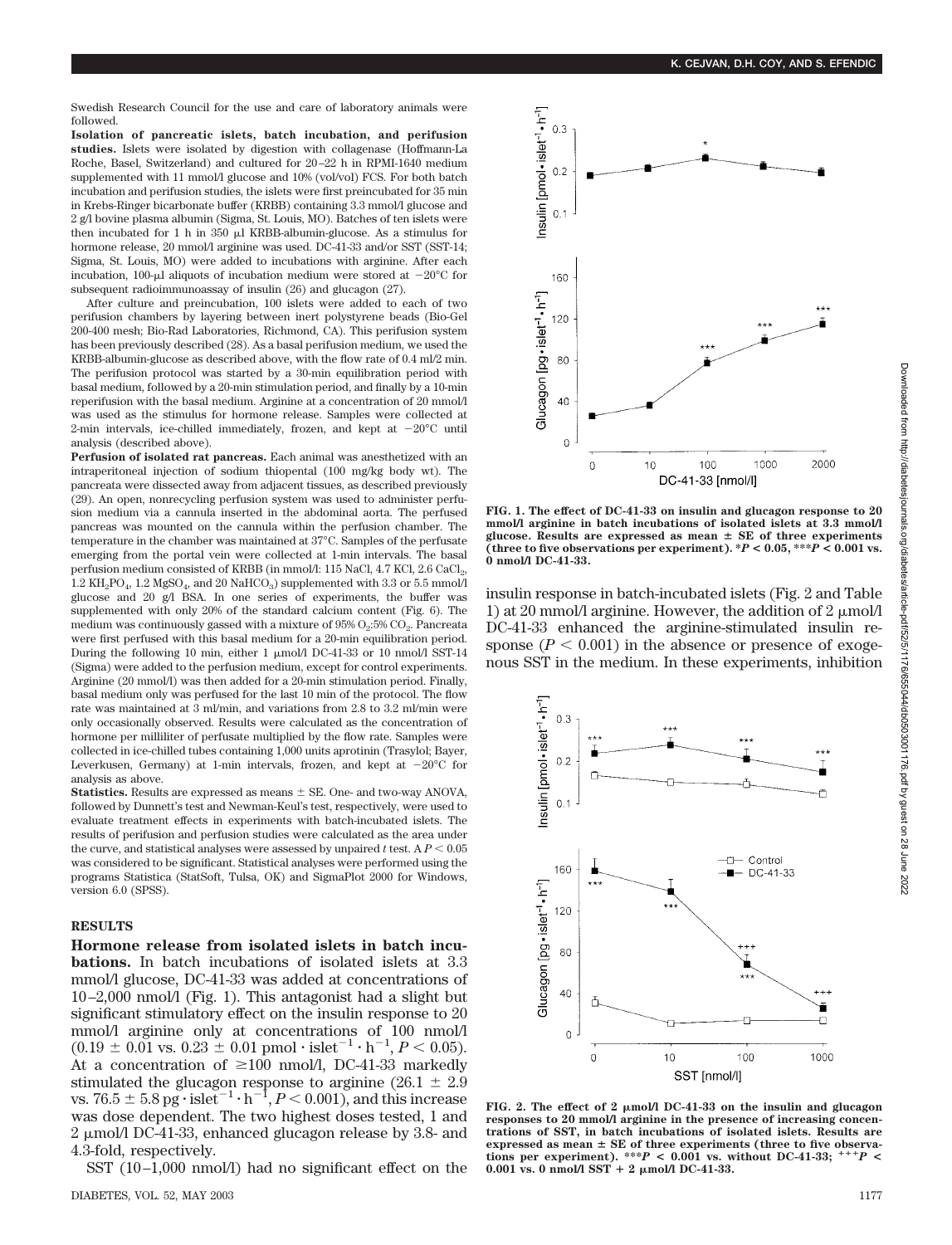TABLE 1 The effect of DC-41-33 on hormonal responses in the presence of SST, in batch-incubated islets

| <b>SST</b><br>(mmol/l) | DC-41-33<br>$(\mu \text{mol/l})$ | Insulin<br>$(pmol \cdot islet^{-1} \cdot h^{-1})$ | Glucagon<br>$(pg \cdot islet^{-1} \cdot h^{-1})$ |
|------------------------|----------------------------------|---------------------------------------------------|--------------------------------------------------|
| $\Omega$               | $\mathbf{0}$                     | $0.17 \pm 0.01$                                   | $30.8 \pm 6.2$                                   |
| $\theta$               | 2                                | $0.22 \pm 0.02*$                                  | $158.7 \pm 11.9*$                                |
| 10                     | $\theta$                         | $0.15 \pm 0.01$                                   | $11.0 \pm 1.1$                                   |
| 10                     | 2                                | $0.24 \pm 0.02*$                                  | $138.7 \pm 11.7^*$                               |
| 100                    | $\Omega$                         | $0.14 \pm 0.01$                                   | $13.4 \pm 2.5$                                   |
| 100                    | 2                                | $0.20 \pm 0.02*$                                  | $68.1 \pm 9.4$ *†                                |
| 1,000                  | $\theta$                         | $0.12 \pm 0.01$                                   | $13.3 \pm 1.9$                                   |
| 1,000                  | 2                                | $0.17 \pm 0.03*$                                  | $25.2 \pm 5.1$ †                                 |

Data were obtained from the batch incubations shown in Fig. 2 and are presented as means  $\pm$  SE of three experiments (three to five observations per experiment).  $P < 0.001$  vs. without DC-41-33;  $\dagger P <$ 0.001 vs. 0 nmol/l SST + DC-41-33.

of the glucagon response by SST (to 36, 44, and 43% of controls at 10, 100, and 1,000 nmol/l SST, respectively) failed to reach significance. At a concentration of 2  $\mu$ mol/l, DC-41-33 enhanced arginine-induced glucagon release by fivefold. In the presence of DC-41-33, 10 nmol/l SST had no significant effect on glucagon release, but at concentrations of 100 nmol/l and 1  $\mu$ mol/l, SST inhibited the release of glucagon by 57 and 84%, respectively  $(P < 0.001)$ .

**Hormone release from isolated perifused islets and perfused pancreas.** Arginine (20 mmol/l) induced significant insulin and glucagon release from isolated perifused rat islets at 3.3 mmol/l glucose. DC-41-33 had no effect on the insulin response to arginine, but enhanced arginineinduced glucagon release by 2.8-fold (area under the curve  $3,219.5 \pm 403.5$  vs.  $8,966.9 \pm 1,485.7$  pg, respectively,  $P \leq$ 0.01).

In the isolated perfused pancreas, 20 mmol/l arginine induced biphasic insulin and glucagon responses at 3.3 and 5.5 mmol/l glucose (Figs. 4 and 5, respectively). DC-41-33 (1 µmol/l) had no effect on insulin release at 3.3 mmol/l glucose (Fig. 4), but it enhanced the second phase of insulin response at 5.5 mmol/l glucose by 34.6% (Fig. 5). This effect was not significant  $(P = 0.4)$ . The antagonist stimulated glucagon release by 2.5-fold at 3.3 mmol/l glucose and 2.3-fold at 5.5 mmol/l glucose (Table 2). The first phase of glucagon response was not significantly affected by DC-41-33 at either of these two glucose concentrations, while the second phase (4–20 min) was stimulated by 2.7-fold  $(P < 0.02)$  and 2.4-fold  $(P < 0.005)$ 

| at 3.3 and 5.5 mmol/l glucose, respectively. However, the          |
|--------------------------------------------------------------------|
| peak glucagon response at 3.3 mmol/l glucose, achieved at          |
| the second minute of arginine stimulation, was enhanced            |
| twofold by DC-41-33 (4,735.4 $\pm$ 826.8 vs. 9,750.2 $\pm$ 1,018.5 |
| pg/min, controls vs. DC-41-33, respectively, $P < 0.01$ ) (Fig.    |
| 4).                                                                |

To abolish the release of endogenous SST, we perfused pancreata with buffer supplemented with only 20% of the standard calcium content (30). In these experiments, at 3.3 mmol/l glucose, insulin and glucagon each responded to arginine in a biphasic manner, while DC-41-33 did not significantly affect these hormonal responses (Fig. 6). Addition of 10 nmol/l SST-14 to the perfusate completely abolished the release of insulin and glucagon, both in basal conditions and in the presence of arginine.

# **DISCUSSION**

SST is produced and secreted in various organ systems, such as the endocrine pancreas, gastrointestinal tract, and the brain, where it regulates endocrine and exocrine secretion, cell division, and neurotransmission (31). Of the two endogenous bioactive forms of SST (SST-14 and -28), SST-14 is the predominant form in pancreatic islets (31). Both forms of SST inhibit the secretion of glucagon and insulin, but SST-14 inhibits glucagon release more potently than that of insulin (16). SST exerts its effect on target cells via G-protein–coupled receptors, which are encoded for by five genes. Each of these genes expresses a single protein, except for SSTR2, which has two splice variants, SSTR2a and -b. These differ only in length and amino-acid sequence at the carboxy terminus (19,20,32). An immunohistochemical study of human islets identified SSTR2 as the predominant subtype expressed in A-cells, and SSTR1 and SSTR5 as the predominant subtypes in B-cells (33). Similarly, such studies in rats localized SSTR2 to the A-cells and SSTR5 to the B-cells (21,22). Also, pharmacological studies in rats utilizing subtype-specific SSTR agonists demonstrated that SSTR2 mediates the action of SST on A-cells, while SSTR5 carries out this role in B-cells (23,24).

DC-41-33 is a highly specific SSTR2 antagonist (25). In CHO cells transfected with human SSTRs, this compound binds competitively to SSTR2 with a binding affinity  $(K_i)$  of  $26 \pm 3.1$  nmol/l and displays selectivity for human SSTR2 over SSTR5 by factor 20 (25). In primary cultures of rat pituitary cells, growth hormone release factor–stimulated

| . т.<br>.,<br>ⅎ |  |
|-----------------|--|
|-----------------|--|

The effect of DC-41-33 on hormonal release in perfused pancreas

| Min      | DC-41-33<br>$(\mu \text{mol/l})$ | 3.3 mmol/l glucose |                    | 5.5 mmol/l glucose |                  | 20% of the standard $Ca^{2+}$<br>3.3 mmol/l glucose |                |
|----------|----------------------------------|--------------------|--------------------|--------------------|------------------|-----------------------------------------------------|----------------|
|          |                                  | Insulin            | Glucagon           | Insulin            | Glucagon         | Insulin                                             | Glucagon       |
| $0 - 4$  |                                  | $14.4 \pm 2.9$     | $9.6 + 2.2$        | $30.6 \pm 5.0$     | $4.7 \pm 1.2$    | $8.1 \pm 1.5$                                       | $8.2 \pm 1.6$  |
| $0 - 4$  |                                  | $9.8 \pm 1.3$      | $16.9 \pm 2.2$     | $24.7 \pm 8.3$     | $7.0 \pm 1.2$    | $3.7 \pm 1.4$                                       | $6.3 \pm 1.4$  |
| $4 - 20$ |                                  | $38.2 \pm 6.2$     | $33.3 \pm 7.5$     | $89.0 \pm 14.6$    | $19.1 \pm 5.5$   | $12.7 \pm 2.3$                                      | $28.1 \pm 8.2$ |
| $4 - 20$ |                                  | $38.2 \pm 7.2$     | $91.1 \pm 20.2^*$  | $119.8 \pm 36.3$   | $47.0 \pm 6.1^+$ | $14.1 \pm 3.6$                                      | $32.8 \pm 7.4$ |
| $0 - 20$ |                                  | $52.6 \pm 8.7$     | $43.0 \pm 9.6$     | $119.7 \pm 18.8$   | $23.4 \pm 6.4$   | $20.8 \pm 3.3$                                      | $36.3 \pm 9.5$ |
| $0 - 20$ |                                  | $47.9 \pm 8.4$     | $108.0 \pm 22.2^*$ | $144.5 \pm 44.4$   | $54.1 \pm 7.2$   | $17.7 \pm 4.7$                                      | $39.1 \pm 8.8$ |

Data were obtained from the perfusion experiments shown in Figs. 4–6 and represent the amounts of insulin (pmol) and glucagon (ng) released during the 20-min stimulation period. Arginine (20 mmol/l) was used as the stimulus. The hormone amount is calculated as the area under the curve, using the secretion rate at min 0 as the basal value. \* $P < 0.02$ ,  $\frac{4}{7}P < 0.005$ , and  $\frac{4}{7}P < 0.01$  vs. without DC-41-33.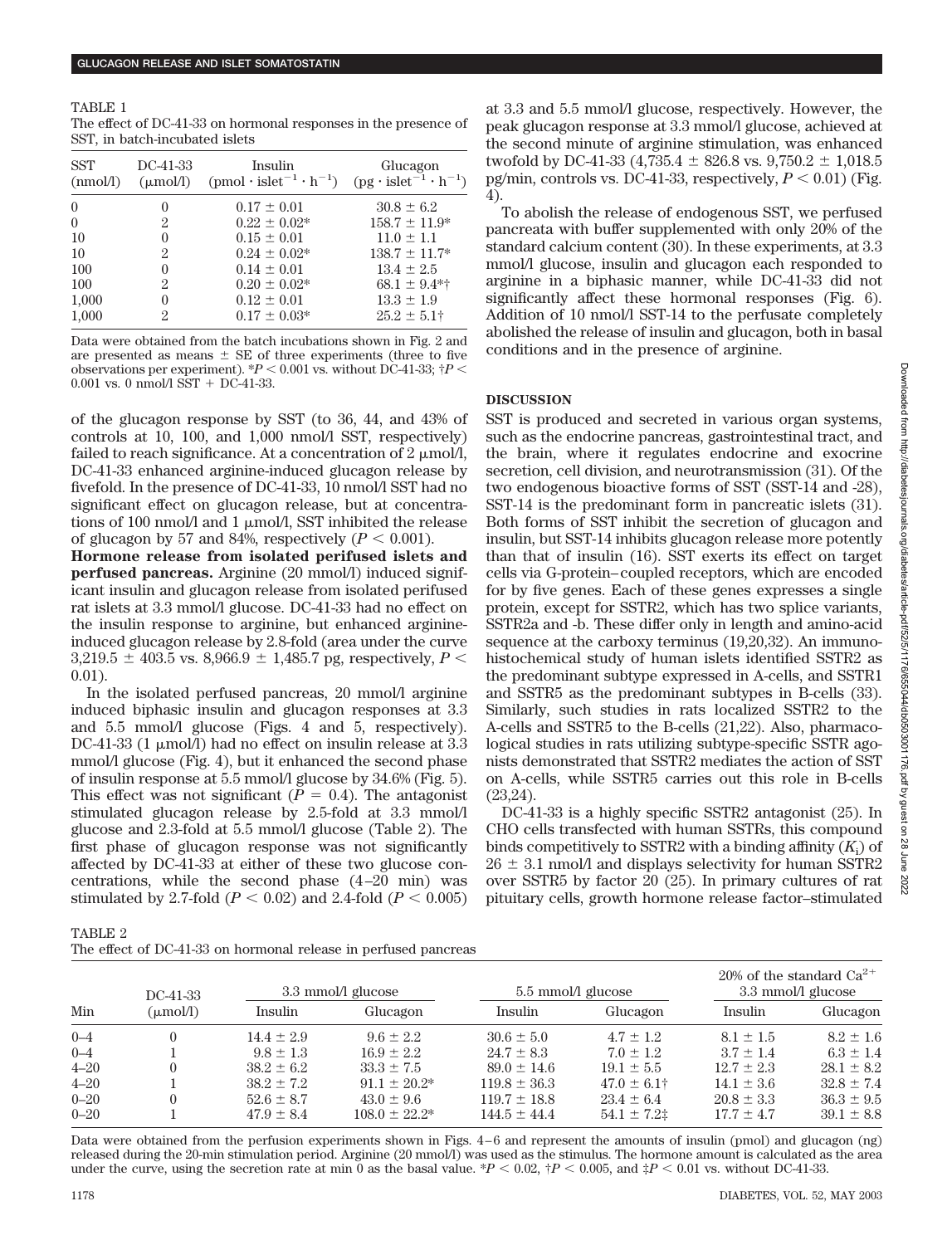

**FIG. 3. The effect of 2 mol/l DC-41-33 on insulin and glucagon release induced by 20 mmol/l arginine in perifused isolated islets. Results are**  $ext{expressed}$  as mean  $\pm$  SE of four experiments.

growth hormone release was inhibited by 1 nmol/l SST. This inhibition was potently reversed by DC-41-33, with a half-maximal inhibitory concentration of 2.5 nmol/l (25). The use of DC-41-33 also allows a dissection of the acute effects of SST in events mediated by SSTR2, such as the inhibition of gastric acid secretion and certain hormonal responses. Hence, in vivo studies have demonstrated that DC-41-33 blocks intravenous SST-induced inhibition of pentagastrin-stimulated acid secretion in conscious rats (34) and reverses urethane-induced SST-mediated inhibition of gastric acid secretion (35).

In the present study, application of DC-41-33 in batch incubations of isolated rat islets induced a dose-dependent enhancement of arginine-stimulated glucagon release (Fig. 1). Furthermore, 2  $\mu$ mol/l DC-41-33 antagonized the inhibitory action of 10 nmol/l SST on arginine-induced glucagon release. Since this concentration of SST is at least 5- to 50-fold higher then that estimated to be present in islet capillaries and interstitium (10,16), we assumed that 2 mol/l DC-41-33 should abolish the effect of islet SST on glucagon release in our perifusion experiments (Fig. 3). The lower but nearly equipotent dose,  $1 \mu \text{mol/l}$ , was used in perfused pancreas, because delivery of DC-41-33 was expected to be more efficient by islet microcirculation, which is preserved in this model (Figs. 4–6). Under these experimental conditions, DC-41-33 markedly increased the glucagon response to arginine in both isolated perifused islets and perfused rat pancreas. Since we have used a nonrecycling perifusion and perfusion system, these findings suggest that islet SST regulates glucagon release via a local action in rats. This may apply equally at both fasted and nonfasted conditions, since DC-41-33 enhanced the glucagon response of perfused pancreata to a similar



**FIG. 4. The effect of DC-41-33 (1 mol/l) on insulin and glucagon release induced by 20 mmol/l arginine in isolated perfused pancreas at**  $3.3$  mmol/l glucose. Results are expressed as mean  $\pm$  SE. Controls:  $n =$ 6: DC-41-33:  $n = 4$ .

degree at 3.3 and 5.5 mmol/l glucose (2.5- and 2.3-fold, respectively). We do not know whether the octapetide DC-41-33 is able to penetrate the capillary wall and pass into the islet interstitium in these experiments. Therefore,



FIG. 5. The effect of DC-41-33 (1  $\mu$ mol/l) on insulin and glucagon **release induced by 20 mmol/l arginine in isolated perfused pancreas at**  $5.5$  mmol/l glucose. Results are expressed as mean  $\pm$  SE. Controls:  $n =$ 10; DC-41-33:  $n = 7$ .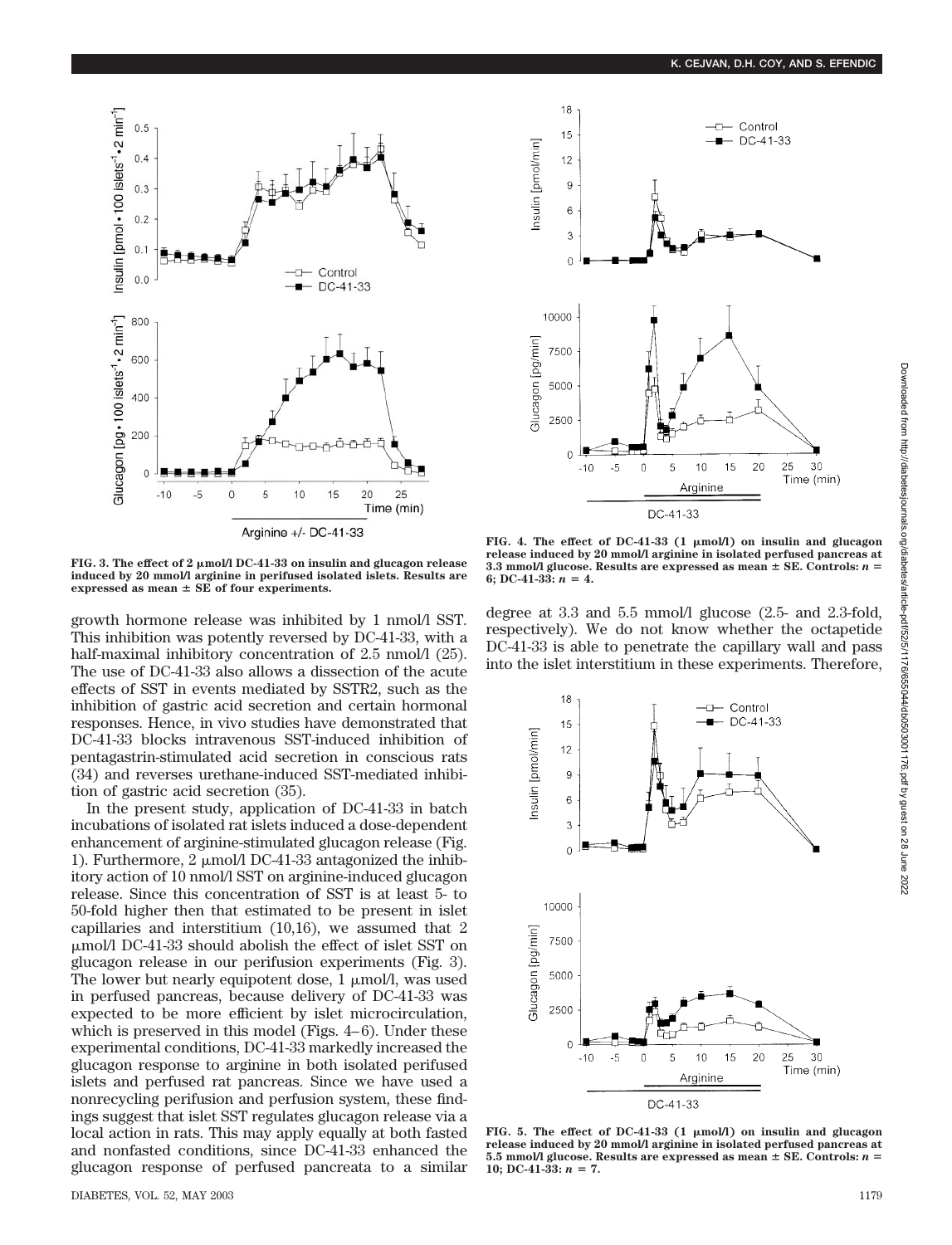

**FIG. 6. The effect of DC-41-33 (1 mol/l) or SST (10 nmol/l) on insulin and glucagon release induced by 20 mmol/l arginine in isolated perfused pancreas at 3.3 mmol/l glucose and 20% of the standard calcium** content in the perfusion medium. Results are expressed as mean  $\pm$  SE. **Controls:**  $n = 9$ ; DC-41-33:  $n = 8$ ; SST:  $n = 6$ .

it is not clear whether SST secreted from D-cells exerts its local effect on A-cells directly via the islet interstitum by paracrine action and**/**or via the islet microcirculatory system by a short-loop endocrine interaction. The hypothesis that islet SST regulates glucagon release via a local action is supported by the present findings that DC-41-33 failed to stimulate arginine-induced glucagon release in experiments with perfusion medium containing only 20% of the standard calcium content (Fig. 6). This procedure is known to blunt the endogenous SST response (30). Our findings are consistent with the results of a study using batch-incubated islets isolated from SSTR2-knockout mice, in which the glucagon response to arginine and potassium was enhanced twofold, while insulin release was unchanged (36). Furthermore, in a recent in vivo study, administration of another SSTR2-specific antagonist, BIM-23627, increased plasma glucagon levels in 10 day-old, freely moving rats (37).

In the experiments with perifused islets or isolated perfused pancreata at 3.3 mmol/l glucose, blockade of SSTR2 had no effect on insulin release. However, in perfused pancreata at 5.5 mmol/l glucose, DC-41-33 increased the second phase of insulin release by 34.6% (*P* 0.4). Although this compound shows 20-fold higher affinity to SSTR2 (A-cells) than SSTR5 (B-cells) (25), it is possible that the antagonist enhanced glucagon as well as insulin release in experiments with higher basal glucose in the perfusate that facilitates SST release. Significant enhancements of insulin secretion occurred in most but not all of our batch incubations of isolated islets at 2  $\mu$ mol/l DC-41-33. Currently, we have no obvious explanation for this phenomenon. This finding may be accounted for by a synergistic insulinotropic effect of arginine and glucagon, accumulating in the medium during the 1-h incubation time.

In conclusion, our study demonstrates for the first time the local inhibitory effect of islet SST on arginine-stimulated glucagon release in intact rat islets in vitro. This inhibition is mediated by SSTR2. Further studies are needed to explore the physiological significance and mechanisms of this interaction in rats, as well as in other species.

# **ACKNOWLEDGMENTS**

This work was supported by grants from the Swedish Medical Research Council (K2001-72X-00034-37C), Karolinska Institute, and the Novo-Nordisk Foundation Consortium.

The authors express their appreciation to Anita Nylén, Elvi Sandberg, and Yvonne Strömberg at the Department of Molecular Medicine, Karolinska Institute, for their skillful technical assistance. The authors thank Dr. Neil Portwood for careful reading of the manuscript and suggestions. For help with statistical analyses, the authors thank Agneta Hilding.

# **REFERENCES**

- 1. Alberti KG, Christensen NJ, Christensen SE, Hansen AP, Iversen J, Lundbaek K, Seyer-Hansen K, Orskov H: Inhibition of insulin secretion by somatostatin. *Lancet* 2:1299–1301, 1973
- 2. Efendic S, Luft R, Grill V: Effect of somatostatin on glucose induced insulin release in isolated perfused rat pancreas and isolated rat pancreatic islets. *FEBS Lett* 42:169–172, 1974
- 3. Gerich JE, Lorenzi M, Schneider V, Kwan CW, Karam JH, Guillemin R, Forsham PH: Inhibition of pancreatic glucagon responses to arginine by somatostatin in normal man and in insulin-dependent diabetics. *Diabetes* 23:876–880, 1974
- 4. Koerker DJ, Ruch W, Chideckel E, Palmer J, Goodner CJ, Ensinck J, Gale CC: Somatostatin: hypothalamic inhibitor of the endocrine pancreas. *Science* 184:482–484, 1974
- 5. Unger RH, Orci L: Possible roles of the pancreatic D-cell in the normal and diabetic states. *Diabetes* 26:241–244, 1977
- 6. Efendic S, Lins PE, Luft R, Uvnäs-Wallensten K, Szecowka J: Somatostatin: paracrine or endocrine substance? *Front Hormone Res* 7:41–51, 1980
- 7. Barden N, Lavoie M, Dupont A, Cote JP: Stimulation of glucagon release by addition of antisomatostatin serum to islets of Langerhans *in vitro. Endocrinology* 101:635–638, 1977
- 8. Itoh M, Mandarino L, Gerich JE: Antisomatostatin gama globulin augments secretion of both insulin and glucagon *in vitro*: evidence for a physiologic role for endogenous somatostatin in the regulation of pancreatic A- and B-cell function. *Diabetes* 29:693–696, 1980
- 9. Taborsky GJ Jr: Evidence for a paracrine role for pancreatic somatostatin in vivo. *Am J Physiol* 245:E598–E603, 1983
- 10. Kawai K, Ipp E, Orci L, Perrelet A, Unger RH: Circulating somatostatin acts on the islets of Langerhans by way of a somatostatin-poor compartment. *Science* 218:477–478, 1982
- 11. Unger RH, Orci L: Glucagon. In *Ellenberg & Rifkin's Diabetes Mellitus.* 5th ed. Porte D, Sherwin RS, Eds. Stamford, CT, Appleton & Lange, 1997, p. 115–139
- 12. Samols E, Stagner JI, Ewart RB, Marks V: The order of islet microvascular cellular perfusion is B–A–D in the perfused rat pancreas. *J Clin Invest* 82:350–353, 2001
- 13. Stagner JI, Samols E, Bonner-Weir S:  $\beta \rightarrow \alpha \rightarrow \delta$  pancreatic islet cellular perfusion in dogs. *Diabetes* 37:1715–1721, 1988
- 14. Stagner JI, Samols E: The vascular order of islet cellular perfusion in the human pancreas. *Diabetes* 41:93–97, 1992
- 15. Samols E, Stagner JI: Intra-islet cell-cell interactions and insulin secretion. *Diabetes Reviews* 4:207–223, 1996
- 16. Samols E, Stagner JI: Intraislet and islet acinar portal systems and their significance. In *The Endocrine Pancreas.* Samols E, Ed. New York, Raven Press, 1991, p. 93–124
- 17. Brunicardi FC, Kleinman R, Moldovan S, Nguyen TH, Watt PC, Walsh J,